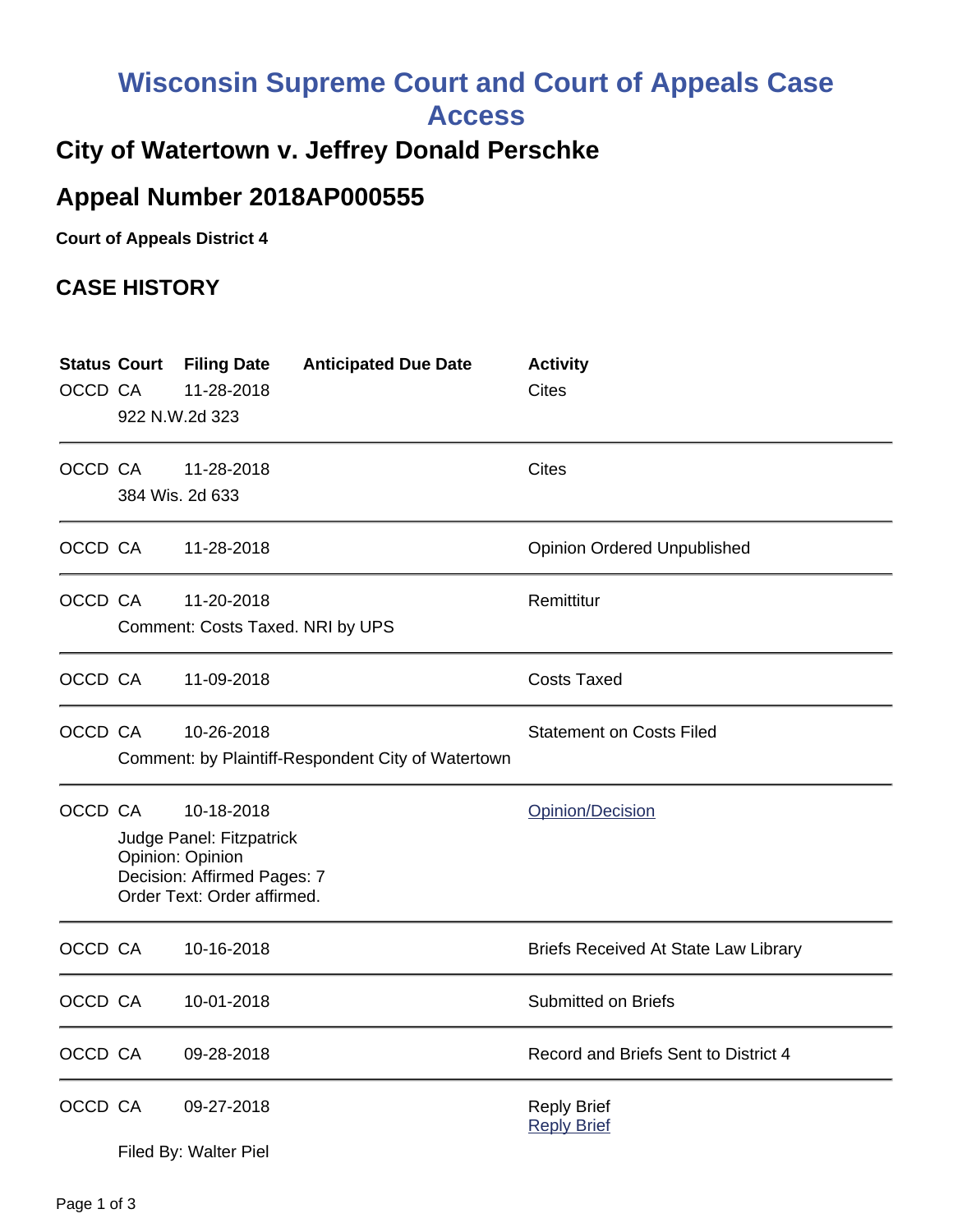| OCCD CA |                                                                                                                                                                                                                                                                                                                                                           | 09-07-2018<br>Comment: Attorney Danielle E. Baudhuin for respondent per Notice of Appearance                                                                                                                                               | <b>Attorney Change</b>                                    |  |  |  |  |
|---------|-----------------------------------------------------------------------------------------------------------------------------------------------------------------------------------------------------------------------------------------------------------------------------------------------------------------------------------------------------------|--------------------------------------------------------------------------------------------------------------------------------------------------------------------------------------------------------------------------------------------|-----------------------------------------------------------|--|--|--|--|
| OCCD CA |                                                                                                                                                                                                                                                                                                                                                           | 09-07-2018                                                                                                                                                                                                                                 | Brief of Respondent(s)<br><b>Brief of Respondent</b>      |  |  |  |  |
|         |                                                                                                                                                                                                                                                                                                                                                           | Filed By: Danielle Baudhuin                                                                                                                                                                                                                |                                                           |  |  |  |  |
| OCCD CA |                                                                                                                                                                                                                                                                                                                                                           | 07-16-2018<br>Filed By: William Gruber<br>Submit Date: 7-16-2018<br>Decision: (G) Grant<br>Decision Date: 7-18-2018<br>ORD that the time to file the respondent's brief is extended to September 7, 2018.<br>See BRS event due on 9-7-2018 | Motion to Extend Time                                     |  |  |  |  |
| OCCD CA | 07-10-2018<br><b>Rejected Electronic Document</b><br>Comment: Brief of Appellant 18AP555; The efile is rejected because the page number references to the<br>Argument in the Table of Contents has been corrected on the paper briefs. Please change the<br>Argument page numbers in Table of Contents to 6 and efile a corrected brief, in its entirety. |                                                                                                                                                                                                                                            |                                                           |  |  |  |  |
| OCCD CA |                                                                                                                                                                                                                                                                                                                                                           | 07-09-2018<br>Filed By: Walter Piel                                                                                                                                                                                                        | Brief & Appx of Appellant(s)<br><b>Brief of Appellant</b> |  |  |  |  |
|         |                                                                                                                                                                                                                                                                                                                                                           | Comment: Please note that the page number for the Argument has been corrected on the table of<br>contents for all copies. Appx to Brief of Appellant(s)                                                                                    |                                                           |  |  |  |  |
| OCCD CA |                                                                                                                                                                                                                                                                                                                                                           | 06-01-2018<br>Comment: Def. Exhibit #1, squad car video.                                                                                                                                                                                   | Non-Electronic Record Item                                |  |  |  |  |
| OCCD CA |                                                                                                                                                                                                                                                                                                                                                           | 05-29-2018<br>Comment: 1-5 to 31-12, ELECTRONICALLY FILED                                                                                                                                                                                  | Record                                                    |  |  |  |  |
| OCCD CA |                                                                                                                                                                                                                                                                                                                                                           | 05-23-2018<br>Comment: CRS: 1/2/18 transcript filed with TC; CR Sandra Taylor                                                                                                                                                              | <b>Other Papers</b>                                       |  |  |  |  |
| OCCD CA |                                                                                                                                                                                                                                                                                                                                                           | 05-10-2018<br>Court Reporter Name: (Weaver, Nancy)                                                                                                                                                                                         | Court Reporter's Statement-Trans.                         |  |  |  |  |
| OCCD CA |                                                                                                                                                                                                                                                                                                                                                           | 05-07-2018                                                                                                                                                                                                                                 | <b>Transcript filed in Circuit Court</b>                  |  |  |  |  |
| OCCD CA |                                                                                                                                                                                                                                                                                                                                                           | 04-03-2018<br>Filed By: Walter Piel                                                                                                                                                                                                        | <b>Statement on Transcript</b>                            |  |  |  |  |